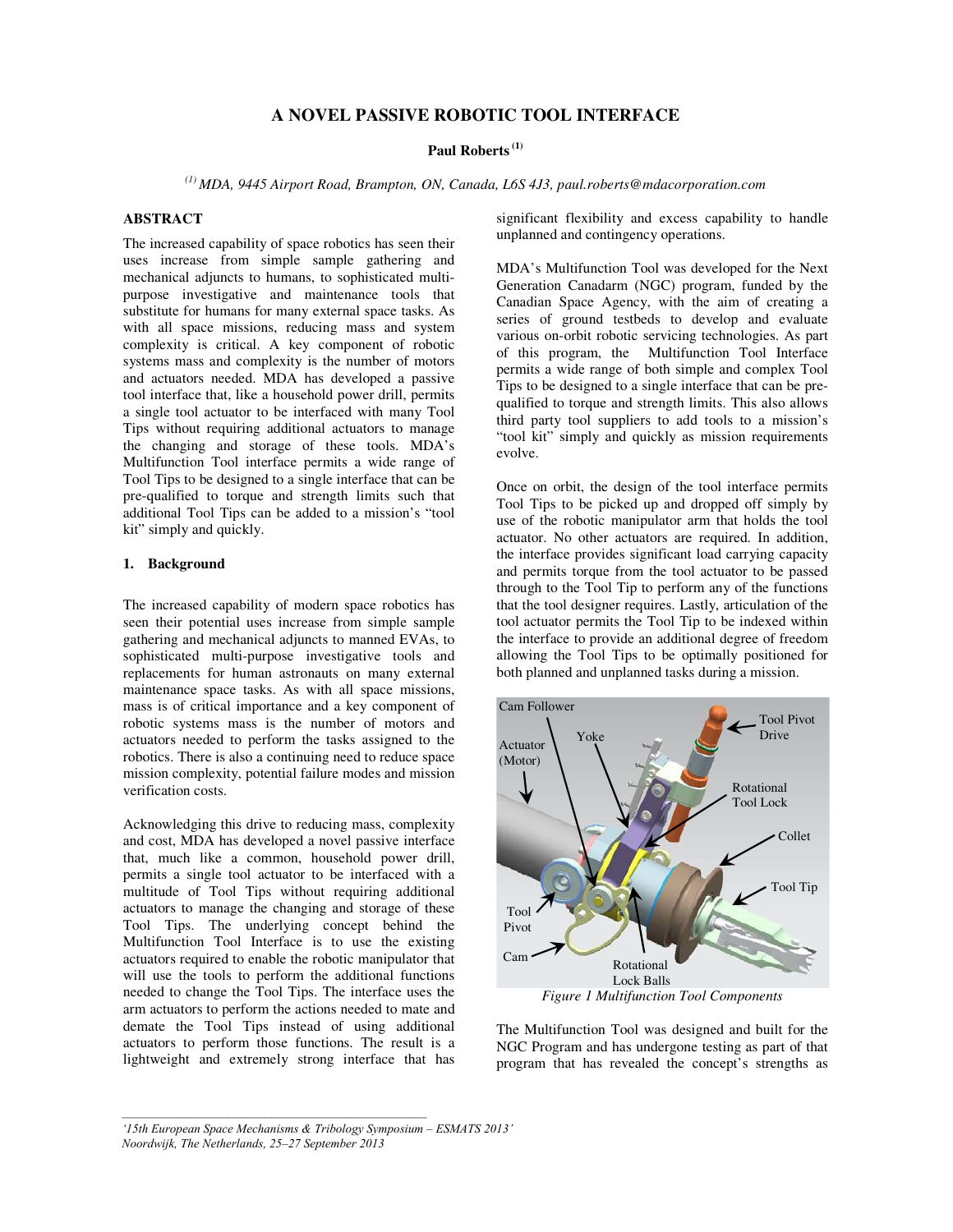well as several details that need attention prior to use in a flight program. Since the conclusion of the NGC Program, the MFT has been used as a development tool for other space robotics programs.

#### **2. Tool Interface Description**

As noted above, the key concept that enables Tool and Tool Tip mass reductions is to use the robotic arm to perform additional tasks that mate and demate the smaller Tool Tips from the single actuator motor that provides the mechanical power to these Tool Tips. This does require that the arm motors be sized to accommodate a significantly increased number of motor cycles and can increase the size and mass of the arm motors, however, trade studies undertaken during the NGC program showed that if any more than three different powered tools were required for a mission, the increased mass of the motors when using the MFT Interface was more than offset by the reduced number of motorised tools being carried compared to a single motorised tool with replaceable Tool Tips.

Programmatically, the use of the replaceable Tool Tips with a common interface also permits the development of new tools tips late in the program development cycle in response to unexpected issues that may occur. The interface can be prequalified with significant excess capacity and then additional Tool Tips developed and added to the mission with no further qualification or integration testing required. It is hard to overstate the benefits such flexibility can bring to on-orbit robotic task and mission planning.

The heart of the Multifunction Tool (MFT) interface consists of the following two subassemblies shown in Fig. 1, the Collet Mechanism and the Tool Tip. Additional degrees of freedom are added by incorporating the Tool Pivot Drive, a Tool Pivot, the Rotational Tool Lock, Cam and Cam Follower, also shown in Figure  $I$  1, but this is a supplementary capability.

The core interface capabilities are provided by the design of the Collet and the Tool Tip. The interface mechanism works similarly to that of a quick disconnect mechanism. Ball bearings slide into slots in the tool to lock it axially. The balls fit into depressions in the Tool Tip which restrict the Tool Tip body from rotating within the Collet. Simply sliding the collet back and forth performs the locking and unlocking action.

Fig. 2 shows the elements common to all Tool Tips that enable the passive interface mechanism. The Retention Dimples engage with the locking balls within the Collet to retain the Tool Tip axially and to prevent the Tool Tip from rotating. The Drive Shaft rotates and is connected to any Tool Tip elements that require

actuation. The Tool Tip can therefore also include a gearbox to modify the applied torque or speed. The Drive Spline engages a ball drive that is part of the Tool Actuator to supply the torque to the Drive Shaft. Lastly, the Retention Collar engages with the Tool Tip Retainer Lip on the Berthing Holster (Fig.5) to help retain the Tool Tip in the Holster. The Collar also helps guide the Tool Tip through the mate/demate procedure ensuring that the Tool Tips can be passively attached and detached from the robotic arm.



*Figure 2 Tool Tip - Interface Elements* 

Fig. 3 illustrates the Tool Tip in the unlocked position. The Collet is pushed back away from the Tool Tip compressing the Collet Springs. This allows the six ball bearings to engage six of the eighteen dimples arranged circumferentially around the shank of the Tool Tip. The excess number of dimples permit the tool rotational angle to be varied (in this case in 20° increments) prior to locking the tool in place. This provides an additional degree of freedom that can be used to allow the tool to adapt to unplanned situations on orbit.



On the NGC tool, the Tool Tip is rotated via another mechanism, explained below, powered by the tool actuator but other methods of engaging the Tool Tip in the differing index positions can be readily imagined.

Fig. 4 shows the Tool Tip Collet in the locked position.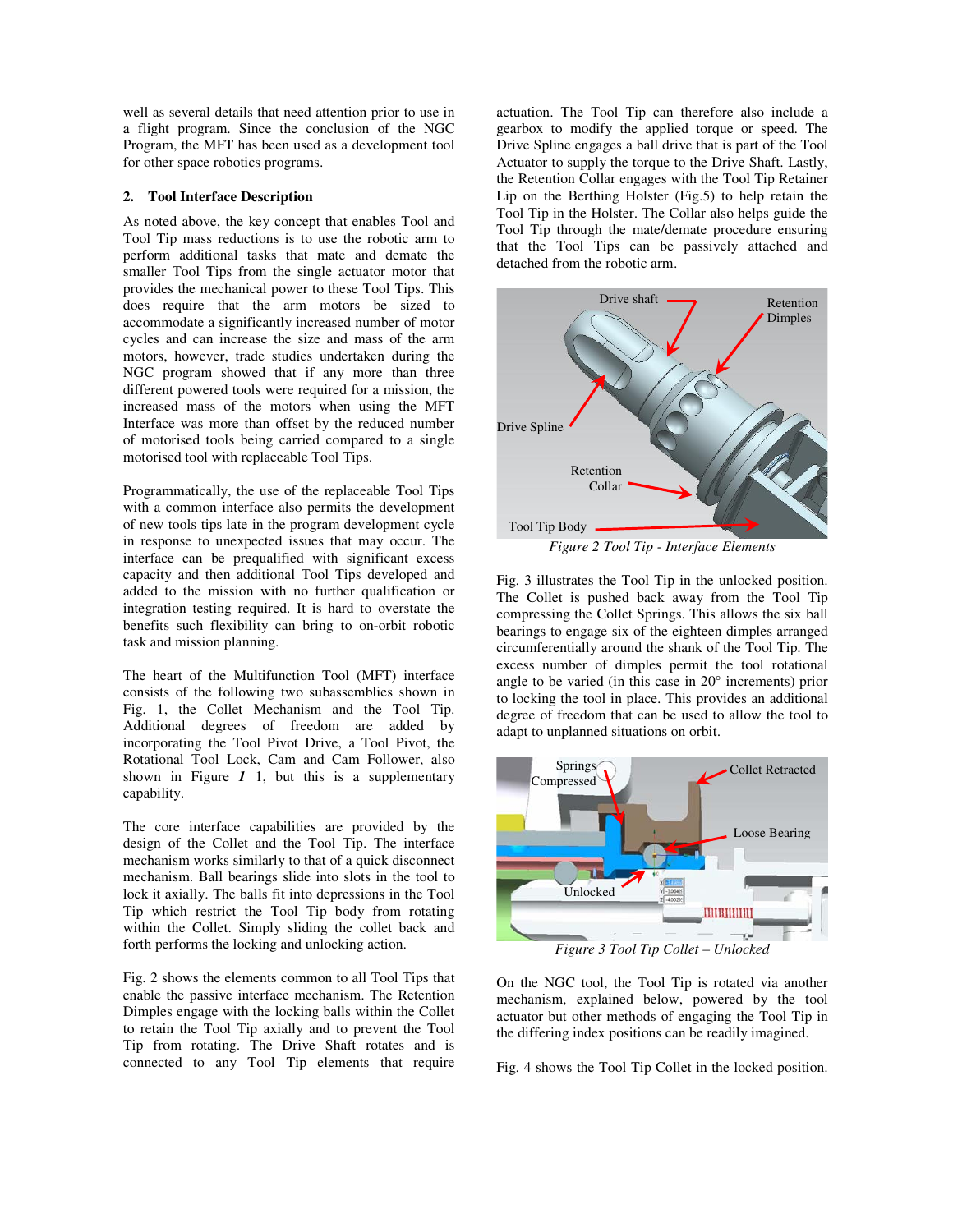The Collet has been pushed forwards, towards the Tool Tip, by the Collet Springs pushing the ball bearings radially inwards. The bearings are now constrained between the bearing collar and the dimples in the Tool Tip, locking the assembly together.



*Figure 4 Tool Tip Collet - Locked* 

Tool Tips are the replaceable working elements of the design and can be designed to be completely static or to take advantage of torque provided by the single actuator attached to the tool body that can provide torque through the centre of the collet mechanism to the Tool Tip. The Tool Tip shown in Fig. 1 is designed to cut and hold fine wires. The cutter jaws are opened and closed by the rotation of the actuator motor. A wide range of simple and compound acting tools can be designed to take advantage of the actuator's torque and the standardised MFT Interface.

As mentioned above, the mass reductions expected from the Multifunction Tool concept derive primarily from using the existing robotic manipulator motors to actuate a passive mechanism that can manage a multitude of replaceable Tool Tips. The key to this passive tool management system is the collet and how it interacts with the Tool Tip Berthing Holster. The working faces of the Berthing Holster are shown in Fig. 5.



*Figure 5 Berthing Holster Details* 

Fig. 6 illustrates the Tool Tip demating sequence. To demate a Tool Tip from the Multifunction Tool the robotic manipulator manoeuvers the MFT into position in front of the Berthing Holster. The MFT is advances so that the Retention Collar on the Tool Tip rests against the Tool Tip Stop Face on the Berthing Holster (Fig. 6A). While maintaining a contact force between the Retention Collar and the Tool Tip Stop Face the manipulator arm then translates the Tool Tip until the Retention Collar is captured by the Tool Tip Retention Lip (Fig. 6B) which then serves to guide the rest of the process. As the manipulator continues to translate the Tool Tip deeper into the Holster, the face of the Collet



*Figure 6 Tool Tip Demate Sequence*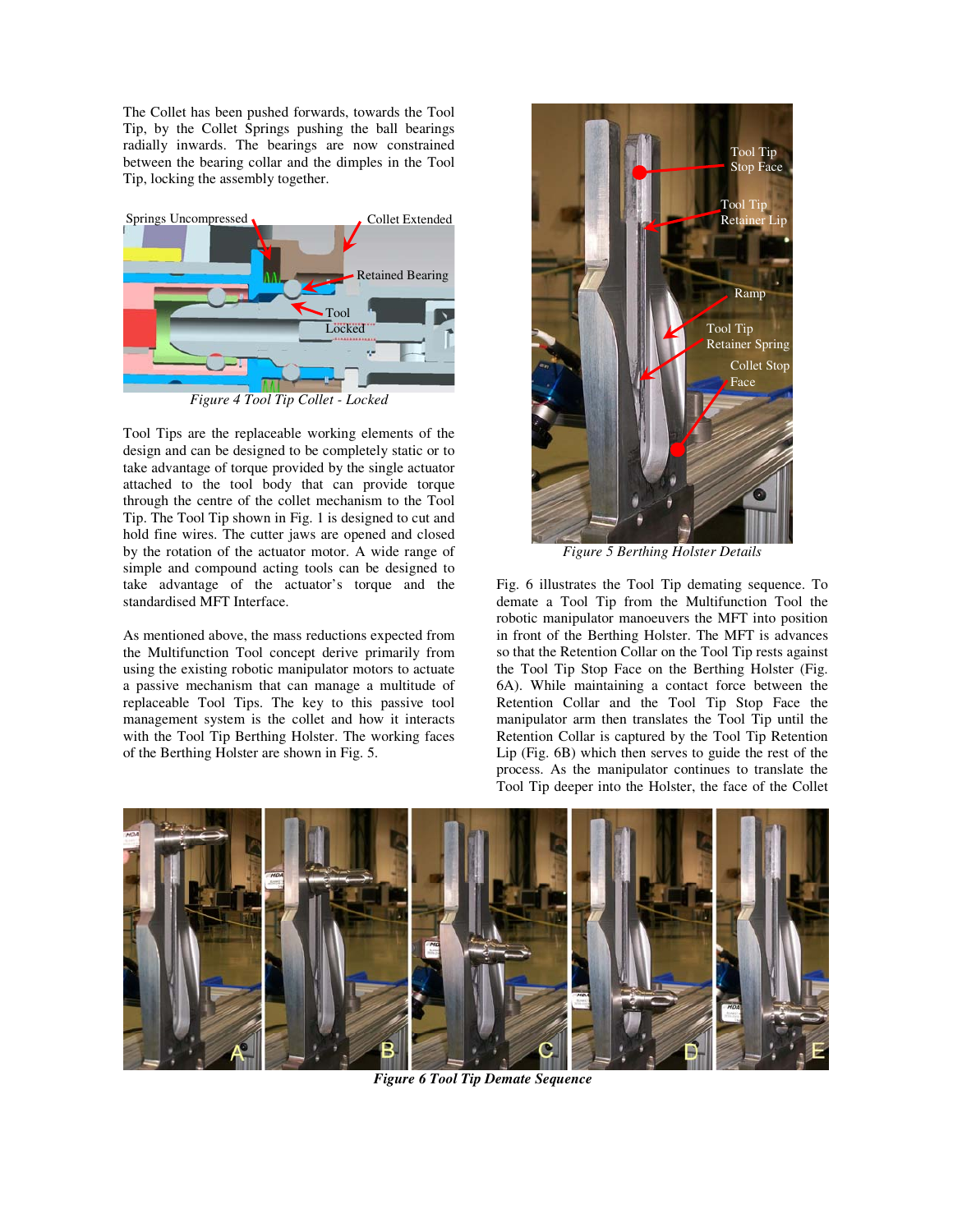contacts the Ramp on the Holster (Fig. 6C) which, as the Tool Tip is translated, forces the Collet out of engagement. By the time Tool Tip the reaches the end of the Ramp (Fig. 6D), the Collet has been completely retracted and the Tool Tip is free of the MFT. To retain the Tool Tip within the Holster, the manipulator continues to translate the Tool Tip until is passes the Tool Tip Retainer Spring and bottoms out within the Holster (Fig. 6E). The MFT can then be withdrawn and the Tool Tip is both demated and secured within the Holster.

To mate a new Tool Tip the above process is reversed. The MFT is manoeuvred until the end of the Tool Tip enters the Collet opening and then the MFT is advanced until the face of the Collet contacts the Collet Stop Face on the Holster. At that point the manipulator must continue to apply axial force so that the Collet can be retracted and become unlocked so it is ready to accept the new Tool Tip. Once the Collet is fully retracted, the manipulator translates the Tool Tip out of the Holster. The manipulator must continue to apply force to the Collet to keep it compressed over the entire length of the Ramp. By the time the Tool Tip and MFT have been manoeuvred to the end of the Ramp (Fig. 6C) the Tool Tip has engaged with the Collet and the balls have locket the Tip in place. The mated MFT is then translated out of the Holster ready for use.

Ensuring that the Collet is kept retracted as the manipulator translates the MFT down the ramp generally requires the use of Force Moment Sensing (FMS) in the manipulator to ensure the correct forces are being applied, but FMS is also generally required in such manipulators in order to perform the robotic mission tasks, so this is not an additional requirement due only because of the MFT Interface.

#### **3. Additional Tool Capabilities**

As mentioned above, for the NGC program MDA incorporated additional capabilities into the MFT and the Collet mechanism to better perform the desired tasks. The manipulator arm that holds the MFT also holds other tools and performs other servicing functions during the design reference mission. The MFT, therefore, is itself a removable tool, one of several that are designed to fit onto the end of the NGC manipulator arm. The mechanism the picks up and holds the tools also has a rotating torque drive so it was decided to use that drive to provide additional functionality for the MFT. The first function is that with the Tool Tip secured within the MFT Collet, the Tool Tip may be rotated around its long axis and locked in one of 18 positions, providing a 20° indexing capability. The second function is that the angle of the MFT actuator can be modified over a range of approximately 40° during operations. These serve to dramatically increase operational flexibility without incurring the complexity of additional motors and controllers.

Achieving the additional capability involves tilting the tool actuator axis and then linking that motion to the Rotational Tool Lock that locks a ball drive to the Tool Tip Drive Spline grooves. Referring again to Fig.1 and to Fig 7, the Tool Pivot Drive engages the torque drive on the manipulator arm. Rotating this Pivot Drive, via a lead screw, a linear bearing and the Yoke, forces the Cam Follower to follow the Cam which provides a compound motion. The first action is to move the Rotational Tool Lock forward until grooves in the Lock engage the Rotational Lock Balls in the Collet assembly. Until the Rotational Tool Lock engages the balls, activating the actuator will rotate the Tool Tip within the MFT.



*Figure 7 Tool Tip Rotation Lock Mechanism* 

Continuing to rotate the Pivot Drive pushes the Cam Follower further around the Cam and causes the Actuator and Collet axis to rotate in pitch relative to the Pivot Drive axis. With the Tool Tip now locked in position, rotational motion provided by the actuator rotates the Tool Tip Drive Shaft, and not the whole Tool Tip, thus actuating the Tool Tip function.

### **4. Testing and Lessons Learned**

Testing the MFT Interface concepts occurred at several levels. The first testing used a rapid-prototyped breadboard to evaluate the basic mechanism and metal prototypes to evaluate the strength of the tool drive components.

Fig. 8 shows the ball spline prototype that was used to evaluate the rotational and axial capabilities of the numerous ball splines and lock that are part of the MFT Interface concept. Testing the components to 600% of maximum predicted torque resulted in some brinelling where the balls contacted the grooves of the ball spline, but no indications of either failure or binding of the locking collet. Obviously, there is significant excess capacity in the design which could result in further mass reductions if the design was optimised, however the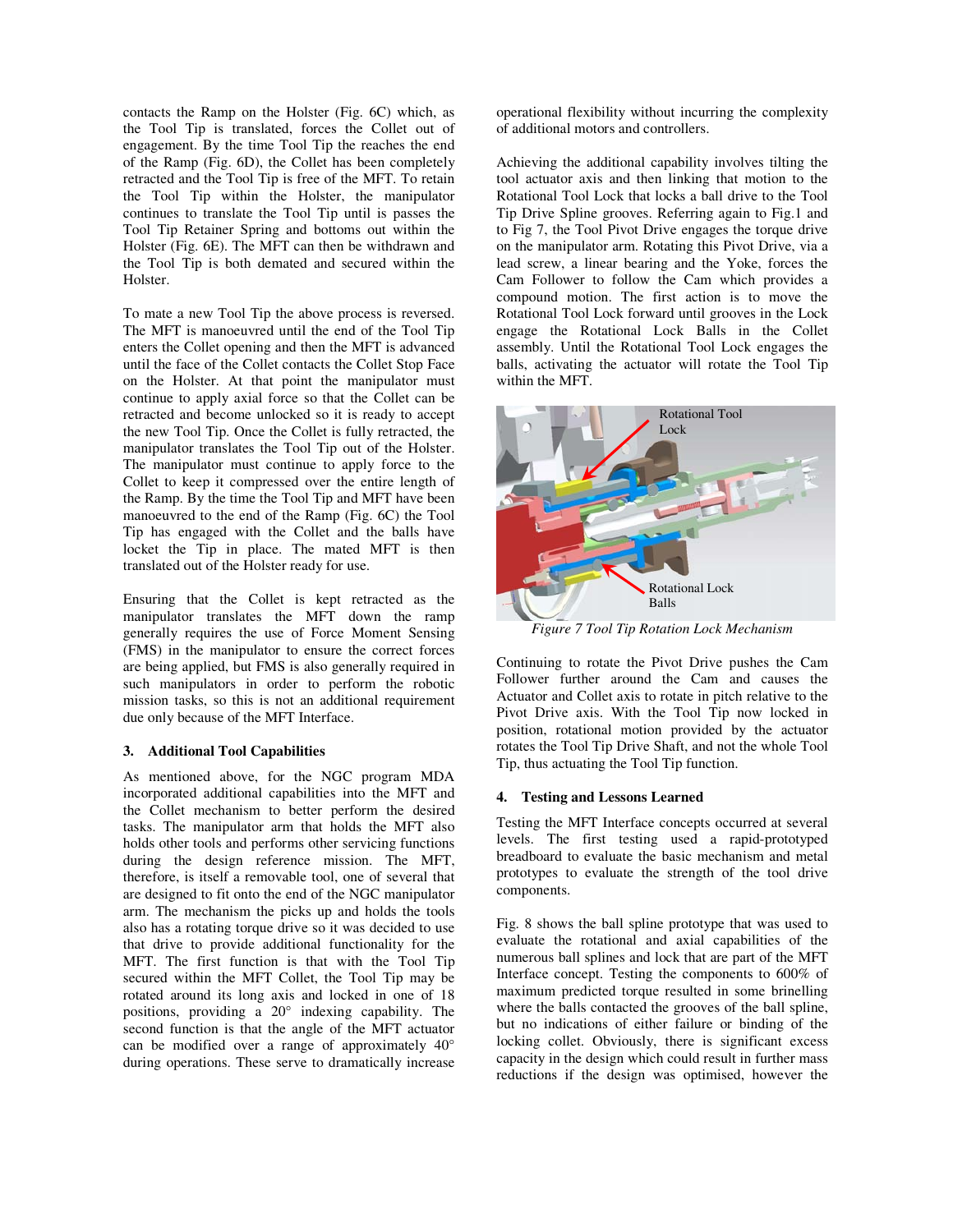decision was taken to retain the design as is because the whole tool was already significantly under its mass target.



*Figure 8 Ball Spline Breadboard* 



*Figure 9 Initial Collet Mechanism Prototype* 

As frequently occurs, the initial breadboard testing showed up several problems that were overcome as the design evolved. The first collet prototype (Fig. 9) used a linkage to tilt the Tool Tip, but this was found to provide insufficient range of motion before a singularity was reached and the mechanism became unstable. Fig. 10 represents the second and final collet mechanism concept and was used to evaluate the initial Berthing Holster concept which is shown in Fig. 11.



*Figure 10 Second Collet Mechanism Prototype* 



*Figure 11 First Berthing Holster Prototype*

The first Berthing Holster design relied upon flat spring sections to provide compliance for Collet retraction and the retention of the released Tool Tips. However, testing showed that while a human operator could make the Collet mechanism reliably release and engage the breadboard Tool Tip when hand held, the precise control of the forces and actions were beyond the capabilities of the manipulator being designed as part of the program.



*Figure 12 Initial Berthing Holster Operation* 

The second and final design of Berthing Holster, as shown in Fig. 13, imposes significantly fewer operational requirements on the manipulator system. Testing of the final Holster design with the completed testbed MFT and Tool Tips showed that the overall concept was sound but revealed a problem that would have to be addressed for a flight program. The amount of play between the Retention Collar of the Tool Tip and the slot in the Berthing Holster combined with the relatively small amount of engagement of the Retention Collar in the slot caused binding when the Tool Tips were being mated to the MFT. This was exacerbated by the amount of play between the Cam and Cam Follower on the MFT. The Cam play would allow the Actuator and Collet assembly to nod freely in pitch approximately 3-4° and the engagement of the Retention Collar was insufficient to retain the alignment